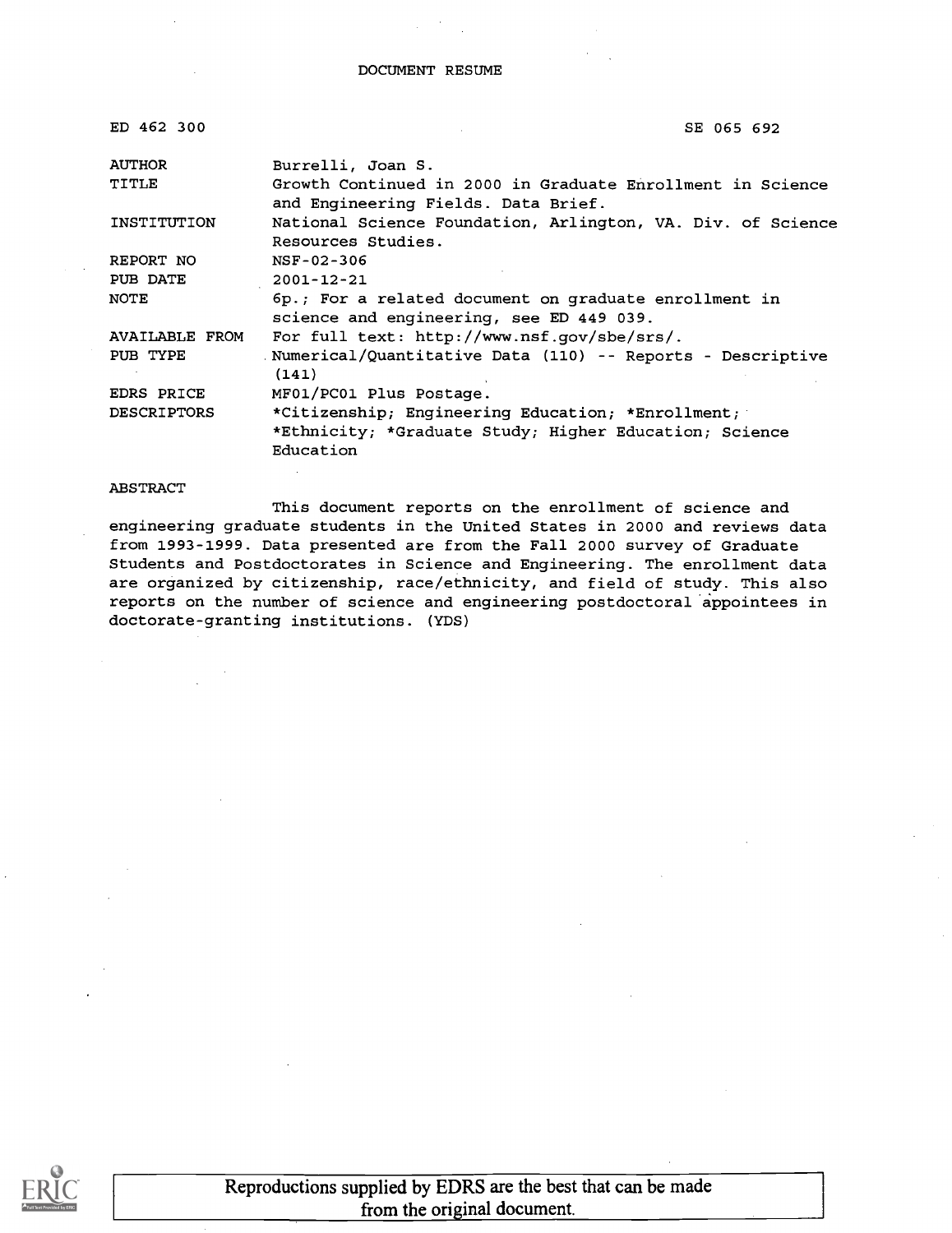Growth Continued in 2000 in Graduate Enrollment in Science and Engineering Fields.

## Data Brief

Joan S. Burrelli

U.S. DEPARTMENT OF EDUCATION Office of Educational Research and Improvement EDUCATIONAL RESOURCES INFORMATION CENTER (ERIC)

- 0 This document has been reproduced as received from the person or organization originating it.
- 0 Minor changes have been made to improve reproduction quality.
- Points of view or opinions stated in this document do not necessarily represent official OERI position or policy.

**BEST COPY AVAILABLE** 

2

ED 462 300

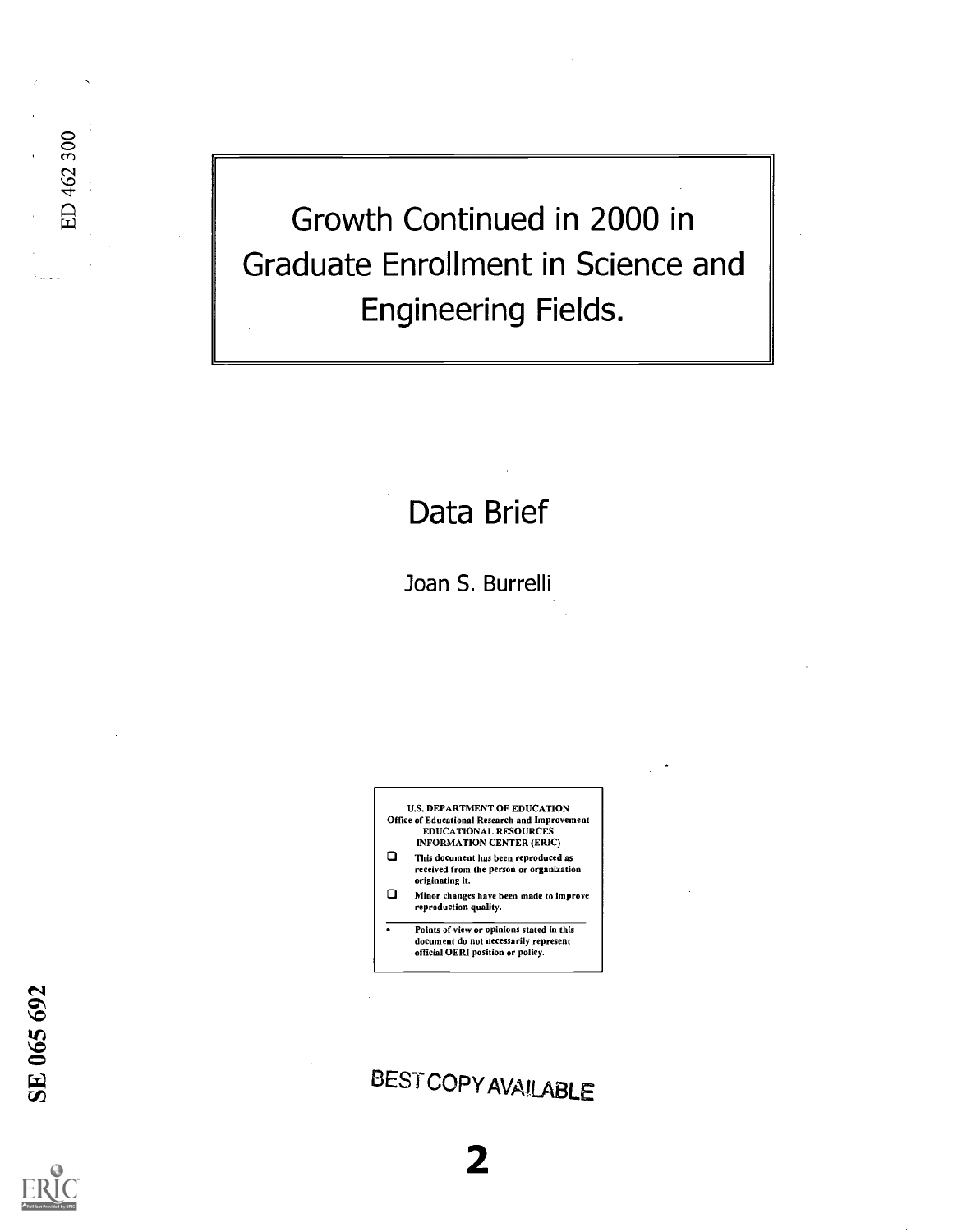### Division of Science Resources Statistics

ERRET Social, Behavioral,<br>
and Economic<br>
December 21, 2001 National Science Foundation

Directorate for Social, Behavioral, and Economic Sciences

# Growth Continued in 2000 in Graduate Enrollment in Science and Engineering Fields

by Joan S. Burrelli

students with

Enrollment of temporary visas rose 11 percent.

## Enrollment by Citizenship and Race/ ethnicity

students are enrolled full time.

Students with temporary visas more than accounted for the increase in total S&E graduate enrollment. Enrollment of students with temporary

 $\Gamma$  nrollment of science and engineering (S&E)

increased in 2000, the second increase in two years (table 1). In Fall 2000, 414,570 students were enrolled in S&E programs at the graduate level, a 0.8-percent increase from the 1999 number of 411,257. Despite the increases, the number of science and engineering graduate students in 2000 Was still below the 1993 peak of 435,703. Full-time enrollment increased 3 percent from 1999 to 2000, while part-time enrollment decreased 4 percent. About 70 percent of science and engineering graduate

**Exercise** Follment of science and engineering (S&E) graduate students in the United States visas increased 11 percent from 109,890 in 1999 to 121,827 in 2000 (table 1). This increase was the fourth consecutive increase in foreign enrollment, following a four-year decline between 1992 and 1996 during which enrollment dropped 10 percent (NSF 2001).

> Enrollment of U.S. citizens and permanent  $\gamma$ residents dropped 3 percent from 1999 to 2000. Among U.S. citizens and permanent<sup>5</sup> residents, the number of white, non-Hispanic graduate S&E students dropped 5 percent from 1999 to 2000, the  $7<sup>th</sup>$  consecutive annual drop since 1993. Enrollment of Hispanics rose 4 percent and enrollment of blacks and American Indians/Alaskan Natives rose 3 percent each. The number of U.S. citizen and permanent resident Asians/Pacific Islanders enrolled in graduate S&E programs dropped 4 percent from 1999 to 2000 (table 1 and figure 1).

Table 1. Graduate student enrollment in science and engineering, by enrollment status, citizenship and race/ethnicity: 1993-2000

| Enrollment status, citizenship and<br>race/ethnicity | 1993    | 1994    | 1995    | 1996    | 1997    | 1998    | 1999    | 2000    |
|------------------------------------------------------|---------|---------|---------|---------|---------|---------|---------|---------|
|                                                      |         |         |         |         |         |         |         |         |
|                                                      | 435,703 | 431.114 | 422,438 | 415,148 | 407,597 | 404.809 | 411,257 | 414,570 |
|                                                      | 293,902 | 292,975 | 287.164 | 284,033 | 280,664 | 278,941 | 283,911 | 292.026 |
|                                                      | 141,801 | 138.139 | 135.274 | 131,115 | 126.933 | 125.868 | 127.346 | 122.544 |
|                                                      |         |         |         |         |         |         |         |         |
| U.S. citizens and permanent residents                | 330,037 | 328,998 | 323.935 | 317,043 | 308.636 | 302.837 | 301,367 | 292,743 |
|                                                      | 17,111  | 17,610  | 18.285  | 19.066  | 19.341  | 19.649  | 20,330  | 20,973  |
| American Indian/Alaskan Native                       | 1,309   | 1,382   | 1,516   | 1,538   | 1.599   | 1,607   | 1.556   | 1,604   |
| Asian/Pacific Islander                               | 24,047  | 26,470  | 25,901  | 25,928  | 26,012  | 26.724  | 27,575  | 26,403  |
|                                                      | 13,380  | 13,273  | 14,112  | 14,571  | 14.984  | 15.485  | 16,533  | 17,223  |
| White, non-Hispanic                                  | 256,755 | 255,633 | 245,831 | 238,001 | 227,975 | 220.631 | 216,785 | 205,894 |
| Other or unknown race/ethnicity                      | 17,435  | 14,630  | 18,290  | 17,939  | 18.725  | 18.7411 | 18,588  | 20,646  |
| Students with temporary visas                        | 105,666 | 102,116 | 98,503  | 98,105  | 98,961  | 101,972 | 109,890 | 121,827 |

SOURCE: National Science Foundation/Division of Science Resources Statistics, Survey of Graduate Students and Postdoctorates in Science and Engineering, 2000.



SRS data are available through the World Wide Web (http://www.nsf.govlsbe/srs/). For more information about obtaining reports, contact paperpubs@nsf.gov or call 301-947-2722. For NSF's Telephonic Device for the Deaf, dial 703-292-5090.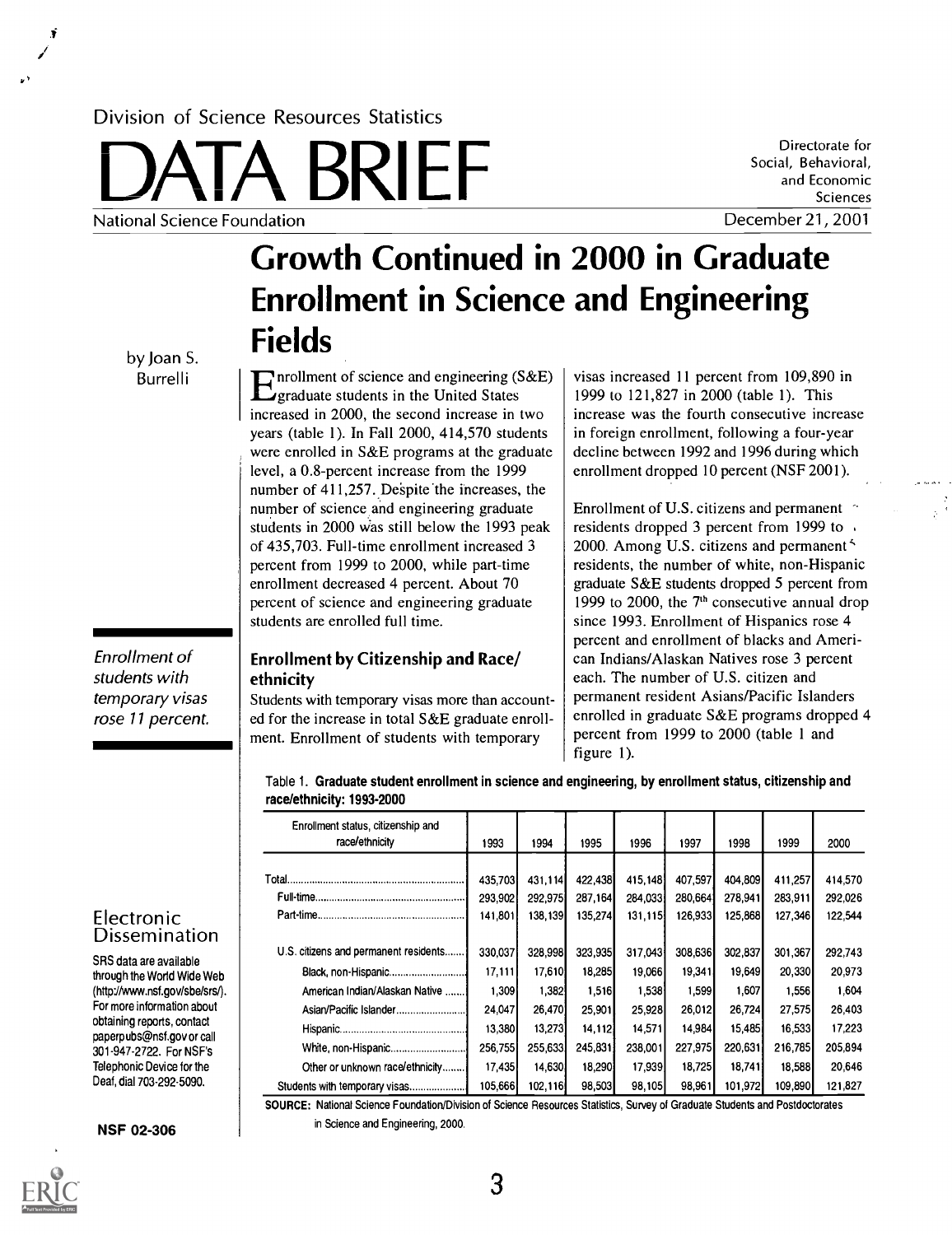### Growth Continued in 2000 in Graduate Enrollment in Science...- page 2





SOURCE: National Science Foundation/Division of Science Resources Statistics, Survey of Graduate Students and Postdoctorates in Science and Engineering, 2000.

### Enrollment by Field

Among science and engineering fields,' the greatest gain in enrollment (12 percent) was in computer science. The gain in graduate enrollment in computer science was the largest of any science and engineering field in both absolute number and in percentage increase. Other science fields experiencing gains include astronomy, oceanography, and agricultural economics. Graduate enrollment in chemistry, physics, geosciences, mathematical sciences, agricultural sciences, biological sciences, psychology, and most social sciences continued declines seen over much of the 1990s (table 2).

Engineering enrollment rose 3 percent in 2000, the second increase in two years. A number of engineering fields accounted for

' The Survey of Graduate Students and Postdoctorates also collects data on health fields (e.g., nursing, speech pathology, preventive medicine/community health, occupational therapy, physical therapy). Data on health fields are not included in tables in this Data Brief, but will be included in other publications resulting from this survey.

the increase, including aerospace, chemical, civil, electrical, industrial, and mechanical engineering. Enrollment in metallurgical and materials engineering continued to decline.

#### Postdoctoral appointees

The number of science and engineering postdoctoral appointees ("postdocs") in doctorate-granting institutions rose 1 percent in 2000 to 28,953. More than half (56 percent) of postdocs in 2000 were in the biological sciences. The number of post-docs in the biological sciences increased almost every year since 1993. The number of postdocs in the physical sciences, which account for another 20 percent of postdocs, held fairly steady from 1993 to 2000 (table 3).

Data presented in this Data Brief are from the Fall 2000 Survey of Graduate Students and Postdoctorates in Science and Engineering. Data were collected from approximately 11,800 departments at

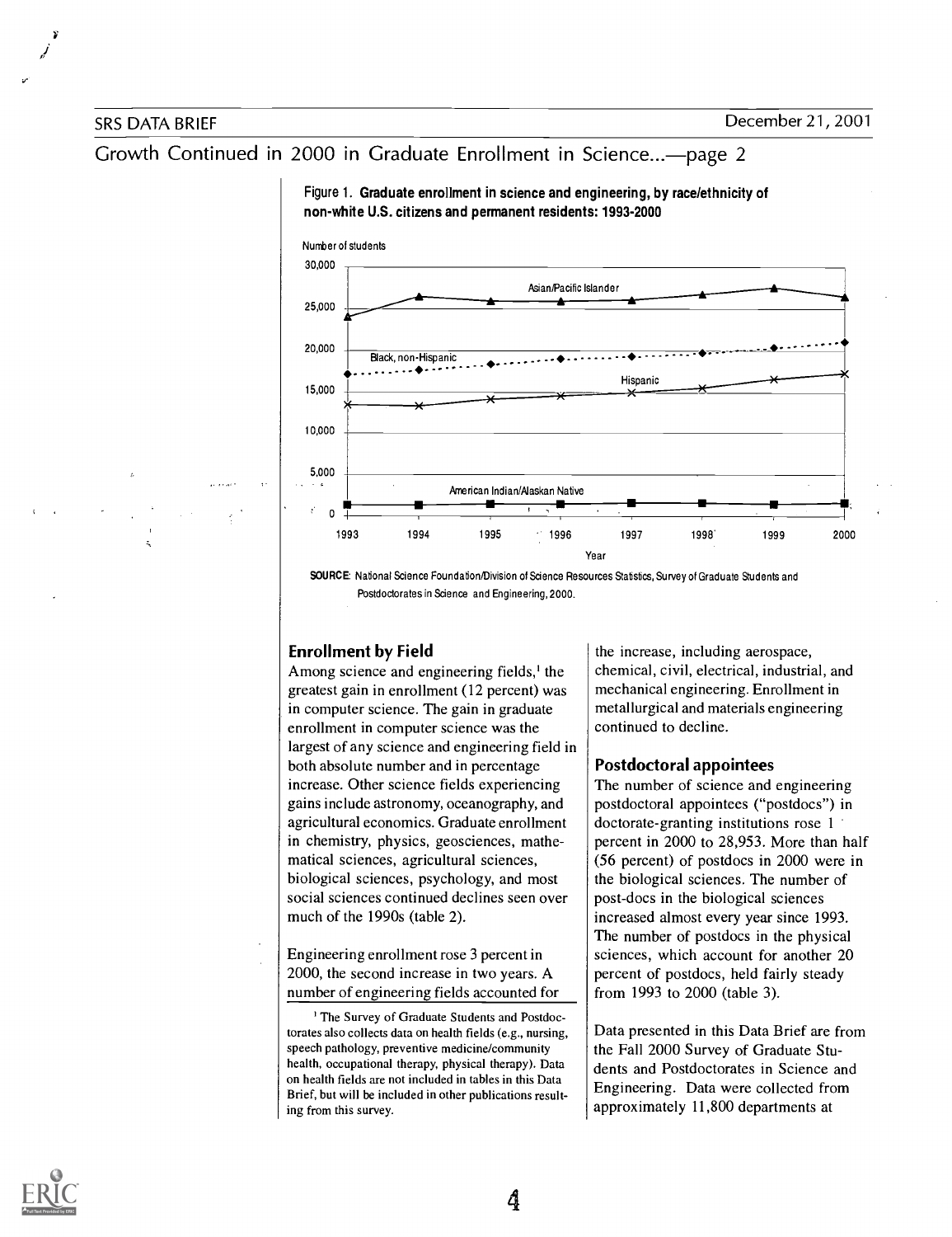Computer science enrollment was up

12 percent.

SRS DATA BRIEF DECEMBER 21, 2001

## Growth Continued in 2000 in Graduate Enrollment in Science...-- page 3

| Field                                 | 1993    | 1994    | 1995     | 1996    | 1997    | 1998    | 1999            | 2000    |   |
|---------------------------------------|---------|---------|----------|---------|---------|---------|-----------------|---------|---|
| Total, science and engineering fields | 435,703 | 431 114 | 422 438  | 415,148 | 407,597 | 404,809 | 411,257         | 414,570 |   |
|                                       | 318,831 | 318,090 | 315 237  | 311 924 | 306,449 | 304,771 | 309,566         | 309,969 |   |
|                                       |         |         |          |         |         |         |                 |         |   |
|                                       | 35,328  | 34,466  | 33,399   | 32,333  | 31,105  | 30,575  | 30,691          | 30,463  |   |
|                                       | 880     | 973     | 912      | 874     | 778     | 820     | 832             | 888     |   |
|                                       | 20,131  | 19,803  | 19,570   | 19,334  | 18,774  | 18,482  | 18,416          | 18,188  |   |
|                                       | 13,841  | 13,162  | 12,425   | 11,728  | 11,147  | 10,809  | 10,869          | 10,836  |   |
| Other physical sciences               | 476     | 528     | 492      | 397     | 406     | 464     | 574             | 551     |   |
| Earth, atmospheric and ocean          |         |         |          |         |         |         |                 |         |   |
| sciences, total                       | 15,721  | 15,957  | 15,716   | 15,183  | 14,548  | 14,258  | 14,083          | 13,940  |   |
| Atmospheric sciences                  | 1,112   | 1,109   | 1,072    | 1,086   | 1,092   | 965     | 913             | 963     |   |
|                                       | 7,759   | 7,713   | 7,582    | 7,304   | 6,959   | 6,687   | 6,637           | 6,595   |   |
|                                       | 2,627   | 2,870   | 2,723    | 2,615   | 2,479   | 2,562   | 2,624           | 2,668   |   |
| Other earth, atmospheric, and         |         |         |          |         |         |         |                 |         |   |
| ocean sciences                        | 4,223   | 4,265   | $-4,339$ | 4,178   | 4,018   | 4,044   | 3,909           | 3,714   |   |
|                                       |         |         |          |         |         |         |                 |         |   |
| Mathematical sciences                 | 20,000  | 19,573  | 18,504   | 18,008  | 16,719  | 16,485  | 16,257          | 15,646  | ţ |
| Computer sciences                     | 36,213  | 34,158  | 33,458   | 34,626  | 35,991  | 38,027  | 42,560          | 47 594  |   |
| Agricultural sciences                 | 11,950  | 12,242  | 12,422   | 11,974  | 11,852  | 11,844  | 11,988          | 11,684  |   |
| Biological sciences                   | 56,292  | 58,033  | 58,680   | 58,060  | 57,044  | 56,994  | 57,115          | 56,494  |   |
|                                       | 54,557  | 54,554  | 53,641   | 53,122  | 53,126  | 52,557  | 51.864          | 50.689  |   |
|                                       | 88,770  | 89,107  | 89,417   | 88,618  | 86,064  | 84,031  | 85,008          | 83,459  |   |
| Agricultural economics                | 2,415   | 2,289   | 2,338    | 2,117   | 2.043   | 1,995   | 2.014           | 2.079   |   |
|                                       | 7,361   | 7,665   | 7,693    | 7,773   | 7,560   | 7,577   | 7,633           | 7,633   |   |
|                                       | 13.214  | 12,913  | 12,673   | 12,080  | 11,097  | 10,701  | 10.562          | 10763   |   |
|                                       | 4,378   | 4,502   | 4,371    | 4,331   | 4,287   | 4,326   | 4.250           | 4.044   |   |
| History and philosophy of science     | 369     | 387     | 401      | 409     | 443     | 508     | 557             | 532     |   |
|                                       | 3.321   | 3,279   | 3,194    | 3,156   | 3.068   | 2,935   | 2.799           | 2,674   |   |
|                                       | 35,076  | 34,317  | 34,298   | 33,252  | 32,083  | 30,828  | 31,381          | 31,179  |   |
|                                       | 9,425   | 9,498   | 9,564    | 9,425   | 9,413   | 9,058   | 8,966           | 8,689   |   |
| Sociology/anthropology                | 935     | 987     | 941      | 923     | 948     | 857     | 741             | 745     |   |
| Other social sciences                 | 12,276  | 13,270  | 13,944   | 15,152  | 15,122  | 15,246  | 16,105          | 15,121  |   |
|                                       | 116,872 | 113,024 | 107,201  | 103,224 | 101,148 |         | 100,038 101,691 | 104,601 |   |
| Aerospace engineering                 | 3,940   | 3,715   | 3,343    | 3,208   | 3,083   | 3,137   | 3,349           | 3,407   |   |
| Chemical engineering                  | 7,554   | 7,639   | 7,452    | 7,408   | 7,288   | 7,093   | 6,883           | 7.093   |   |
|                                       | 19,583  | 19,925  | 19,218   | 18,528  | 17,193  | 16,517  | 16,226          | 16,456  |   |
| Electrical engineering                | 35,290  | 33,020  | 30,721   | 29,702  | 30,548  | 31,129  | 31,382          | 33,308  |   |
| Industrial/manufacturing engineering  | 13,905  | 13,992  | 13,475   | 12,675  | 11,957  | 11,221  | 11,803          | 12,253  |   |
| Mechanical engineering                | 18,477  | 17,761  | 16,363   | 15,509  | 15,045  | 14,696  | 14,956          | 15,457  |   |
| Metallurgical/materials engineering   | 5,410   | 5,228   | 4,956    | 4,747   | 4,688   | 4,680   | 4,481           | 4.377   |   |
| Other engineering                     | 12,713  | 11,744  | 11,673   | 11,447  | 11,346  | 11,565  | 12,611          | 12,250  |   |

### Table 2. Graduate student enrollment in science and engineering, by field: 1993-2000

SOURCE: National Science Foundation/Division of Science Resources Statistics, Survey of Graduate Students and Postdoctorates in Science and Engineering, 2000.

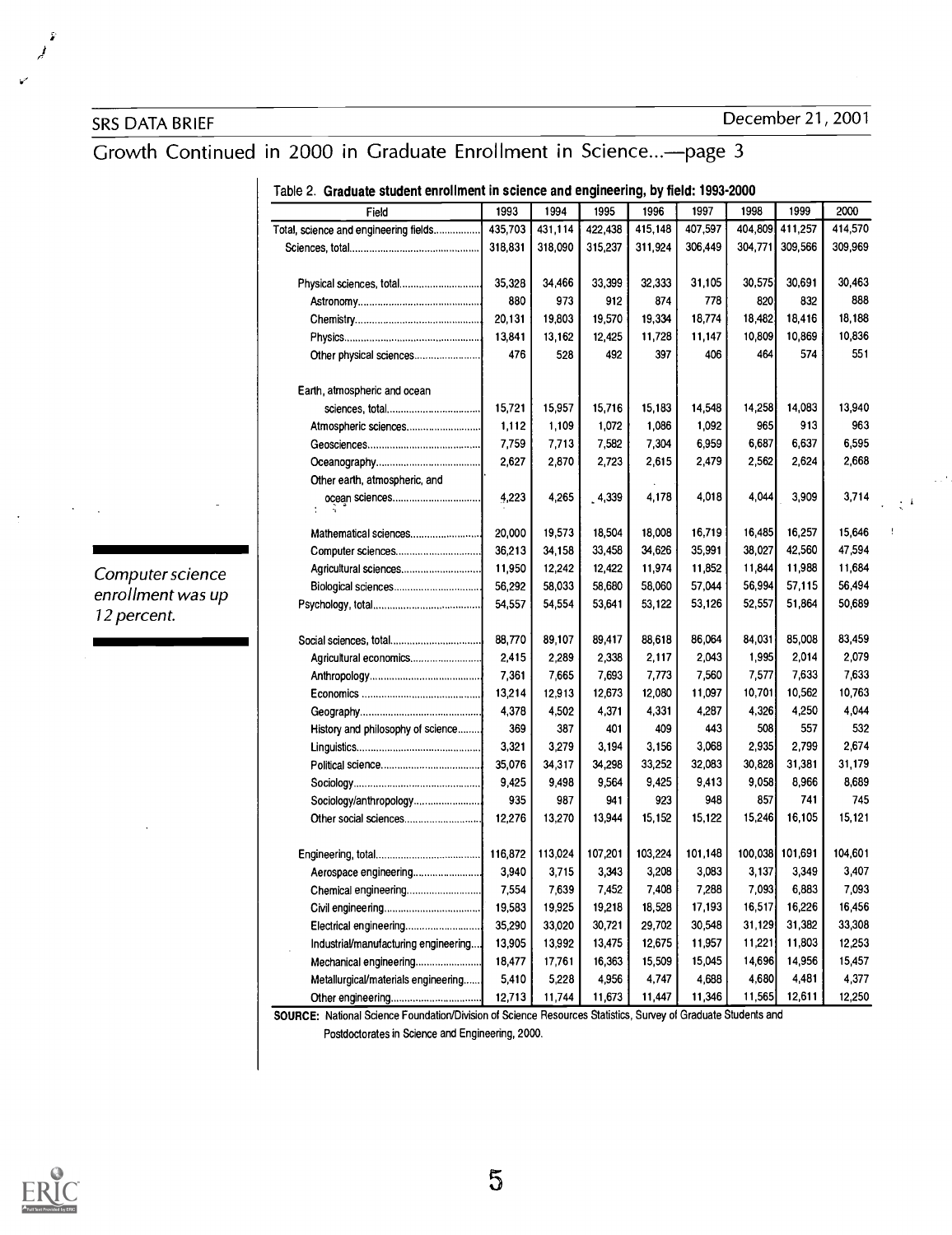Growth Continued in 2000 in Graduate Enrollment in Science...- page 4

Table 3. Science and engineering postdoctoral appointees in doctorate-granting institutions, by field: 1993-2000

| Field                               | 1993   | 1994   | 1995   | 1996   | 1997   | 1998   | 1999   | 2000   |
|-------------------------------------|--------|--------|--------|--------|--------|--------|--------|--------|
|                                     | 24,605 | 25,709 | 26,094 | 26,518 | 26,889 | 27,401 | 28.531 | 28,953 |
|                                     | 5,642  | 5.849  | 5.817  | 5.794  | 5,856  | 5,885  | 6.043  | 5,880  |
| Earth, atmospheric & ocean sciences | 762    | 815    | 845    | 859    | 934    | 893    | 919    | 1.135  |
|                                     | 224    | 239    | 262    | 326    | 302    | 274    | 348    | 375    |
|                                     | 164    | 183    | 213    | 250    | 316    | 365    | 328    | 352    |
|                                     | 695    | 699    | 694    | 672    | 698    | 662    | 709    | 777    |
|                                     | 13,777 | 14.383 | 14.663 | 14.907 | 14.894 | 15,492 | 15.856 | 16.093 |
|                                     | 520    | 546    | 577    | 589    | 567    | 606    | 703    | 698    |
|                                     | 378    | 390    | 376    | 444    | 362    | 389    | 452    | 435    |
|                                     | 2.443  | 2.605  | 2.647  | 2.677  | 2.960  | 2.835  | 3.173  | 3.208  |

SOURCE: National Science Foundation/Division of Science Resources Statistics, Survey of Graduate Students and

Postdoctorates in Science and Engineering, 2000.

approximately 600 institutions of higher education in the United States and outlying areas. The departmental response rate was 99 percent; however, 17 percent of the responding departments required partial imputation of missing data. More detailed data are available in the forthcoming report, Graduate Students and Postdoctorates in Science and Engineering: Fall 2000.

> Permit No. G-69 National Science Foundation **DOSTAGE & FEES PAID** 0EIVONV1S a311:10S3Eld

References

National Science Foundation, 2001, Graduate Enrollment in Science and Engineering Increases for the First Time Since 1993 (NSF 01-312), Arlington, VA.

 $\chi$   $\bar{\chi}$ 

This Data Brief was prepared by:

Joan S. Burrelli Division of Science Resources Statistics National Science Foundation 4201 Wilson Boulevard, Suite 965 Arlington, VA 22230 703-306-7793 or jburrelli@nsf.gov

90C-ZO dSN

ING SIb COOE ON LHE FVBEF (DO NO 1 HEWOAE FVBEF) OO UOY 31 829 MOOR OT T33H2 R3Y00 2INT *VR*IJT3R<br>30MAHO 31 RO , **0. JANR3TAM SIM TON SOOR OT H**2IW TON<br>-0UJQM 30MAHO 3TAOIOM , 003033M 21 223ROOA 30

PENALTY FOR PRIVATE USE \$300 SS3NISNB 1VIOLLO

ARLINGTON, VA 22230 NOUND SCIENCE FOUNDATION